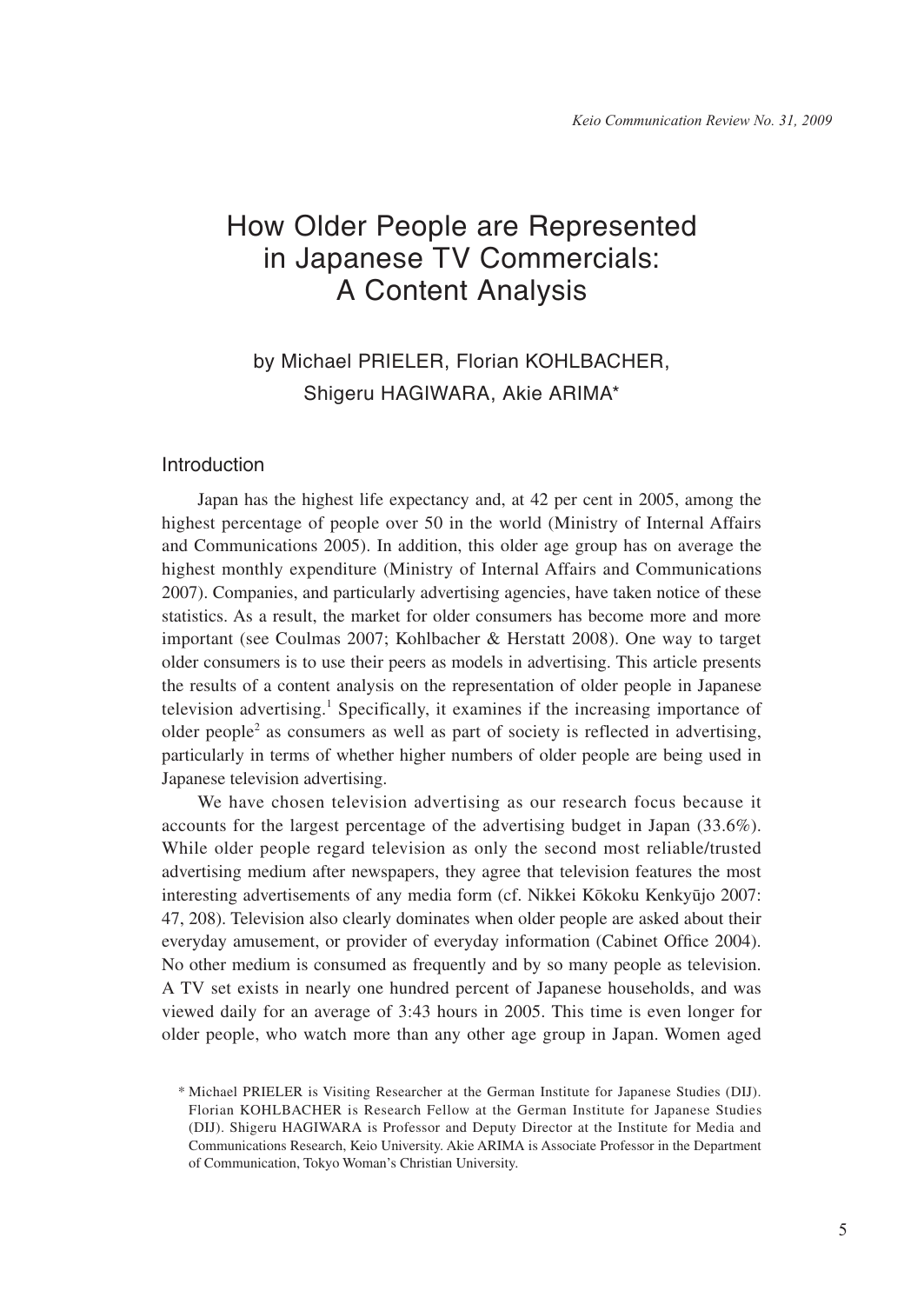50-59 years watch 4:06 hours daily (men in the same age segment watch only 3:23). Women over 60 watch even more at 5:00 hours, topped by men in the same age group at 5:21 hours (cf. Shiraishi 2008: 514). This difference is undoubtedly connected with the increasing retirement rate of Japanese males over 60.

Clearly, a large majority of the Japanese population, including older people, watches television commercials regularly. There is a substantial literature on the long-term effects of media exposure (e.g. Gerbner, Gross, Morgan, & Signorielli 1986). Some research also indicates that both media and the environment have a large influence on how older people regard themselves and are regarded by younger people (Passuth & Cook 1985; Gerbner, Gross, Signorielli, & Moran 1980; Mares & Cantor 1992; Harwood 1999). In other words, we may assume that the representation of older people in television commercials has effects both on consumers' buying decisions as well as on society's perception of older people.

This important topic has already gained some attention; there have been several studies on the representation of older people in television commercials around the world. Table 1 gives a systematic overview.

| <b>Research: Authors;</b><br><b>Year</b> | Year of<br>Recording                                 | Country                | Age        | <b>Sample Size</b><br>(Commercials) |
|------------------------------------------|------------------------------------------------------|------------------------|------------|-------------------------------------|
| Francher & Jay 1973                      | Not stated                                           | <b>USA</b>             | Not stated | 100                                 |
| Harris & Feinberg 1977                   | 1976                                                 | <b>USA</b>             | $50+$      | 80                                  |
| Hiemstra et al. 1983                     | 1981                                                 | <b>USA</b>             | $50+$      | 136                                 |
| Moore & Cadeau 1985                      | 1983                                                 | Canada                 | $65+$      | 1733                                |
| Swayne & Greco 1987                      | Not stated                                           | <b>USA</b>             | $65+$      | 814                                 |
| Atkins, Jenkins, & Perkins 1990/91       | 1990                                                 | <b>USA</b>             | $50+$      | 458                                 |
| Langmeyer 1993                           | 1989/1990                                            | <b>USA</b>             | $60+$      | 856                                 |
| Tupper 1995                              | 1994                                                 | <b>USA</b>             | $65+$      | 278                                 |
| Roy & Harwood 1997                       | 1994                                                 | <b>USA</b>             | $60+$      | 778                                 |
| Peterson & Ross 1997                     | 1991                                                 | <b>USA</b>             | $45+$      | 1874                                |
| Davis & Carson 1998                      | <b>Award Winning</b><br>Commercials<br>$(1973-1997)$ | Canada                 | $60+$      | 1246                                |
| Robinson 1998                            | Not stated                                           | <b>USA</b>             | $65+$      | 1770                                |
| Yamanaka 2000                            | 1998                                                 | Japan                  | $50+$      | 612                                 |
| Zimmerman 2001                           | 1998                                                 | <b>USA</b>             | $60+$      | 383                                 |
| Miller, Leyell, & Mazachek 2004          | $1950s - 1990s$<br>(Archives)                        | <b>USA</b>             | $60+$      | 1662                                |
| Simcock & Sudbury 2006                   | Not stated                                           | <b>Britain</b>         | $50+$      | 2058                                |
| Lee, Kim, & Han 2006                     | 2002                                                 | <b>USA/South Korea</b> | Not stated | 859/1436                            |
| Lee, Carpenter, & Meyers 2007            | 2003                                                 | <b>USA</b>             | $55+$      | 1977                                |
| Prieler 2008                             | 2004/2005                                            | Japan                  | $60+$      | 1680/1672                           |
| Zhang, Song, & Carver 2008               | 2005                                                 | China                  | $60+$      | 1146                                |

Table 1: Previous Research on the Representation of Older People in TV Commercials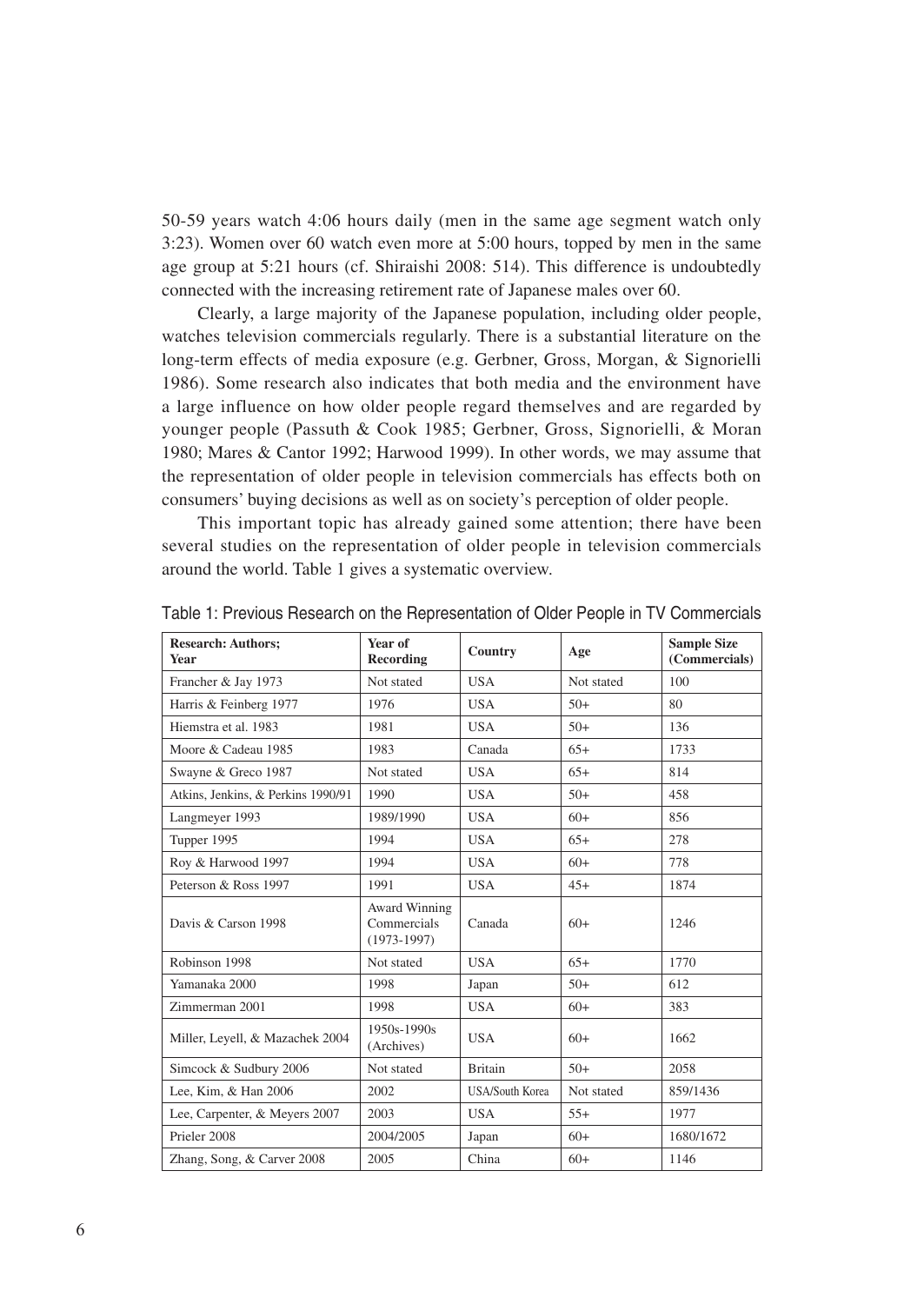We will compare the results of previous research with our results in the discussion section. It is important to note, though, that a direct comparison involves various problems, since many variables differ: different countries, different sampling methods (recording times, geographical area, channels, etc.), different sample sizes, different terminology ("mature models," "elderly," "elderly persons," "older adults," "older people"), and different categorizations of how old "older people" are (45+, 50+, 55+, 60+, 65+). In contrast to most previous research, we have divided older people into the age groups 50-64 and 65+, since we expect major quantitative and qualitative differences between these groups.

#### Methodology

We have chosen a content analysis approach, because it "can tell us a great deal about ads that we would not normally discover by impressionistic or cursory readings" (Dyer 1982: 111). Content analysis seeks to be objective (other researchers using the same data should arrive at the same or similar results), and the same criteria are applied to the whole data set (which makes comparisons possible). The frequency of appearances of codes and categories can be stated explicitly in percentages. *Surface content* is measured to produce reliable data. There is no reading between the lines; only what is apparent to everyone is coded. In short, content analysis allows us to treat qualitative data in quantitative terms, thus helping us to ground our analysis of images and words in something more solid than individual and impressionistic interpretation.

Our research sample was based on a commercial database that includes all advertisements broadcast in the Greater Tokyo Area since 1996. In other words, in this database one can find all commercials that were broadcast for the first time on any given day. In order to produce a valid sample, a systematic sample of 28 days with an equal distribution of weekdays over two full years (1997 and 2007) was established.

This led to a sample of 1,503 commercials in 1997 and a sample of 1,481 commercials in 2007: 2,984 commercials in total. 12 commercials could not be accessed in the commercial database. As a result, the final sample analyzed consisted of 1,495 commercials in 1997 and 1,477 commercials in 2007: 2,972 commercials in total. Out of these commercials, 1,236 of the 1997 commercials included people; in 2007, 1,220 commercials included people.

The coding was undertaken by one of the authors and one doctoral student.<sup>3</sup> Both coders undertook a coding pretest on 200 commercials, which were not included in the sample. Once this test had established sufficient consistency between the coders, they began the coding of the 2,972 commercials. Both coders were coding all commercials independently and compared results after they both finished their task. The coefficient of reliability for all presented codes in this article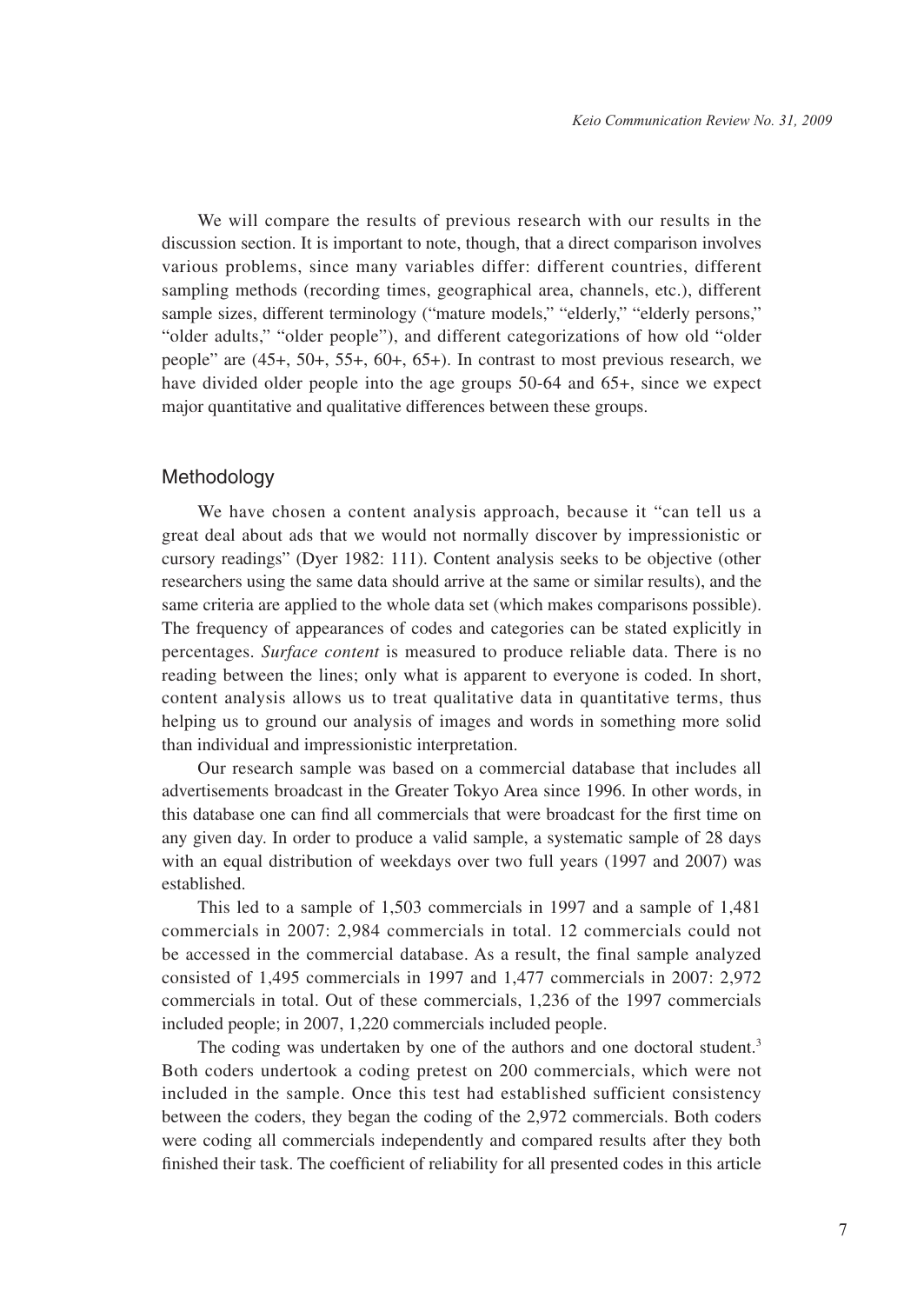was above 0.9, a sufficient number according to the content analysis literature (Neuendorf 2002; Krippendorff 2004). To establish a final data set, codes that were coded differently were discussed between the coders to reach a final decision.

## **Results**

In this section we present a part of our content analysis results on older people. We found that: Older people are underrepresented in Japanese commercials; older females are even more underrepresented than older males; the number of older people has greatly increased from 1997 to 2007; and the major product category using older people is foods/beverages.

#### *Age Distribution*

A significant finding of our content analysis was an unequal age distribution within commercials featuring people (see Figure 1). The 15-34 age group clearly dominates (66.3%/n=820 for 1997, 64.2%/n=783 for 2007), followed by the 35-49 age group (37.9%/n=469 for 1997, 39.3%/n=480 for 2007). Age groups 50-64 (13.7%/n=169 for 1997, 21.4%/n=261 for 2007) and 65+ (4.6%/n=57 for 1997, 6.1%/n=74 for 2007) are only minimally present in Japanese commercials. The same is true for the age group 0-14 (19.3%/n=238 for 1997, 19.8%/n=242 for 2007).





(Percentage of commercials featuring people of a specific age group within all commercials featuring people - different age groups in one commercial possible)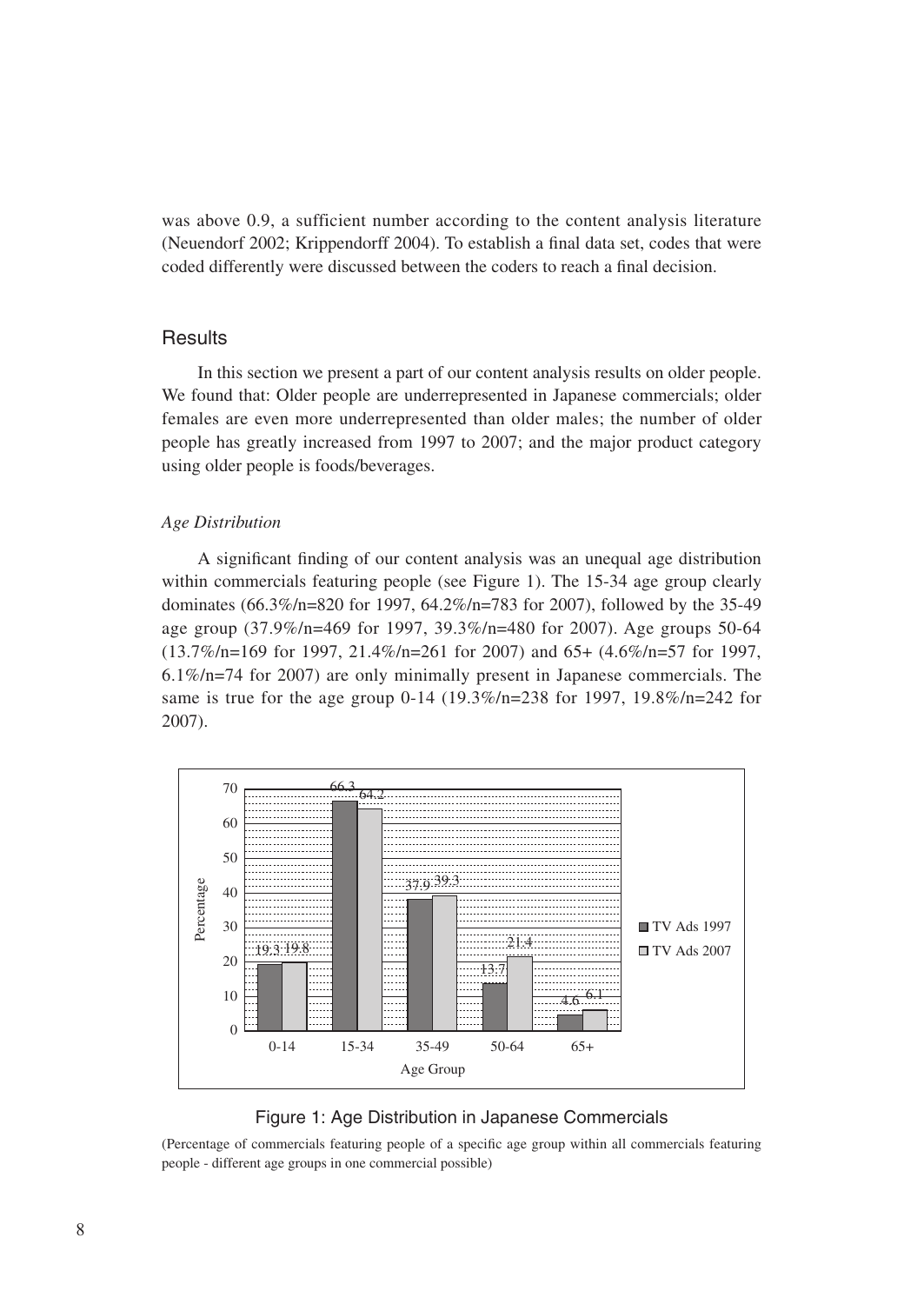It is striking that the distribution in 1997 and 2007 (see Figure 1) is overall very similar. However, there is one major exception, namely the age group 50-64, which increased strongly from 13.7% to 21.4%. Also, though it is not obvious at first sight, the 65+ age group increased by more than 30%.

These results already tell us a great deal about what age groups are preferred in Japanese commercials. However, it is still not clear what these numbers actually mean, if they are not compared with the age distribution of Japanese society overall. Figure 2 shows the comparison between the percentage of older people in TV commercials and older people as a percentage of the actual population, since this might give better insight into a possible under- or overrepresentation of age groups.



## Figure 2: Age Distribution in Japanese TV Commercials versus Japanese Society Overall

(Percentage of commercials featuring people of a specific age group within all commercials featuring people - different age groups in one commercial possible. Percentages of the census are based on Ministry of Internal Affairs and Communications 2005)

The age distribution in the 2005 census and the 2007 TV commercials are not perfectly comparable since the TV ads amount to more than 100 percent (due to the fact that different age groups can coexist in one commercial). Nevertheless, there are some clearly visible findings, as shown in Figure 2. The two most obvious are that the age groups 15-34 and 35-49 are clearly overrepresented, and that the age group 65+ is clearly underrepresented in Japanese TV advertisements.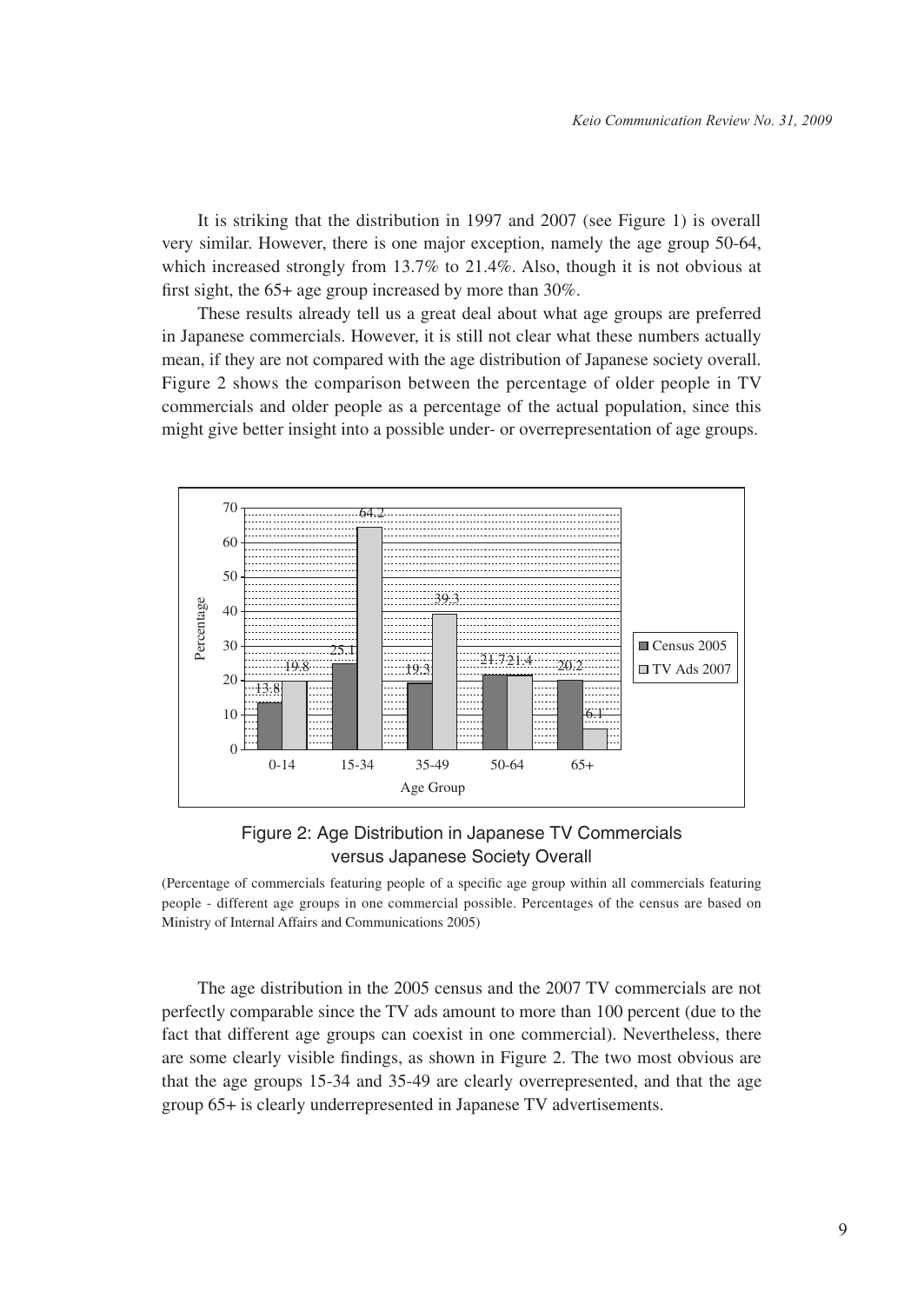



(Source of Census: Ministry of Internal Affairs and Communications 1995, 2005)

Looking at our results and the two censuses from 1995 and 2005, one can clearly see that the number of older people is increasing. The age group 50-64 increased from  $13.7\%$  to  $21.4\%$  (+56.2%) in commercials, and from  $19.4\%$  to 21.7% (+11.9%) in the census. The age group 65+ increased from 4.6% to 6.1%  $(+32.6\%)$  in commercials, and from  $14.6\%$  to  $20.2\%$   $(+38.4\%)$  in the census. What this comparison shows is that the increase in the 65+ age group was slightly stronger in the population census than in commercials, whereas the increase of the 50-64 age group was clearly stronger in commercials than in the census.

#### *Male vs. Female Ratio*

There are proportional differences between males and females within different age groups (see Figure 4). Whereas for the 1-14 age group there are only slightly more females (13.2%, n=161) than males (12.2%, n=149) in the 2007 TV commercials<sup>4</sup>, in the 15-34 age group females  $(50.6\%, n=617)$  clearly outnumber males  $(30.3\%, n=370)$ . The situation, however, changes drastically after the age of 35, when males (27.8%, n=339) start dominating Japanese commercials and females (21.3%, n=260) become subordinate. This is especially pronounced in the age group 50-64, where males are featured  $(16.3\%, n=199)$  twice as often as females  $(7.9\%, n=96)$ . The same is true for the age group 65+, where males  $(4.4\%, n=54)$  again clearly outnumber females  $(2.4\%, n=29)$ . This is even more noteworthy, since in Japanese society it is actually older females who outnumber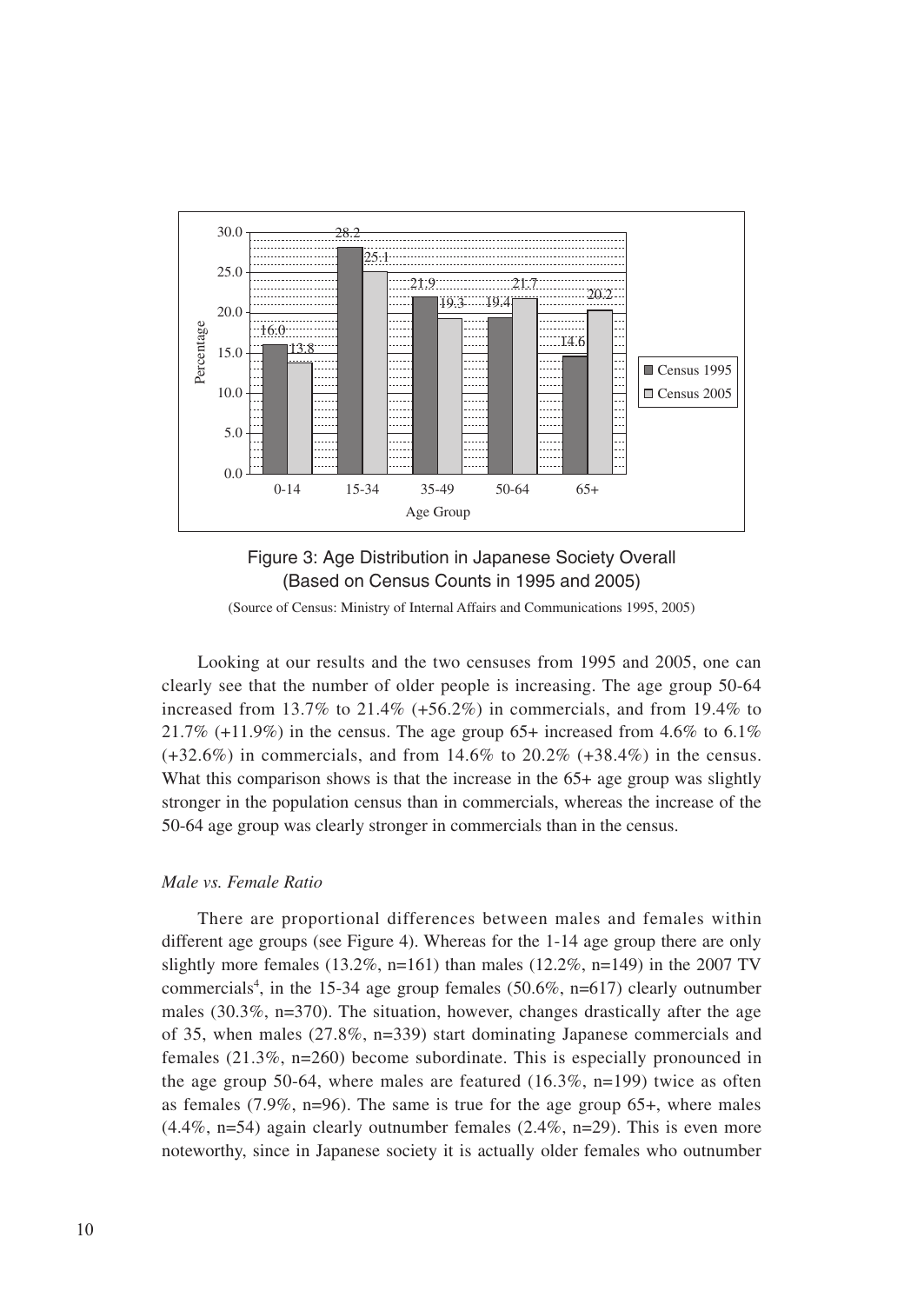older males. This is also the case with the 50+ age group, where females outnumber males at a ratio of 1.18:1; as well as with the 65+ age group, where females outnumber males at a ratio of 1.36:1 (based on Ministry of Internal Affairs and Communications 2005).





(Percentage of commercials featuring males and females within all commercials featuring people - male and female and different age groups together in one commercial possible) $<sup>5</sup>$ </sup>

The overall percentages between 1997 and 2007 are rather similar, so the results from 1997 will not be displayed here. In terms of older people, however, it is worth mentioning that the number of males strongly increased, whereas the number of females decreased. The number of females in the 50-64 bracket increased slightly (from  $5.8\%/n=72$  to  $7.9\%/n=96$ ), which does not match the growth of appearances by males of the same age (from 9.0%/n=111 to 16.3%/n=199). The number of females 65 and over decreased (from 2.8%/n=35 to 2.4%/n=29), whereas the number of their male counterparts increased (from  $2.9\%/n=36$  to  $4.4\%/n=54$ ). This led to a clearly lower number of females in all commercials featuring older people. The finding that the number of older females decreased from 1997 to 2007 clearly runs against the overall trend of more older people appearing in Japanese TV commercials, and should be further examined in the future.

#### *Product Categories*

Out of 16 coded product categories, there are some that clearly dominate commercials including older people. The product category that outnumbers all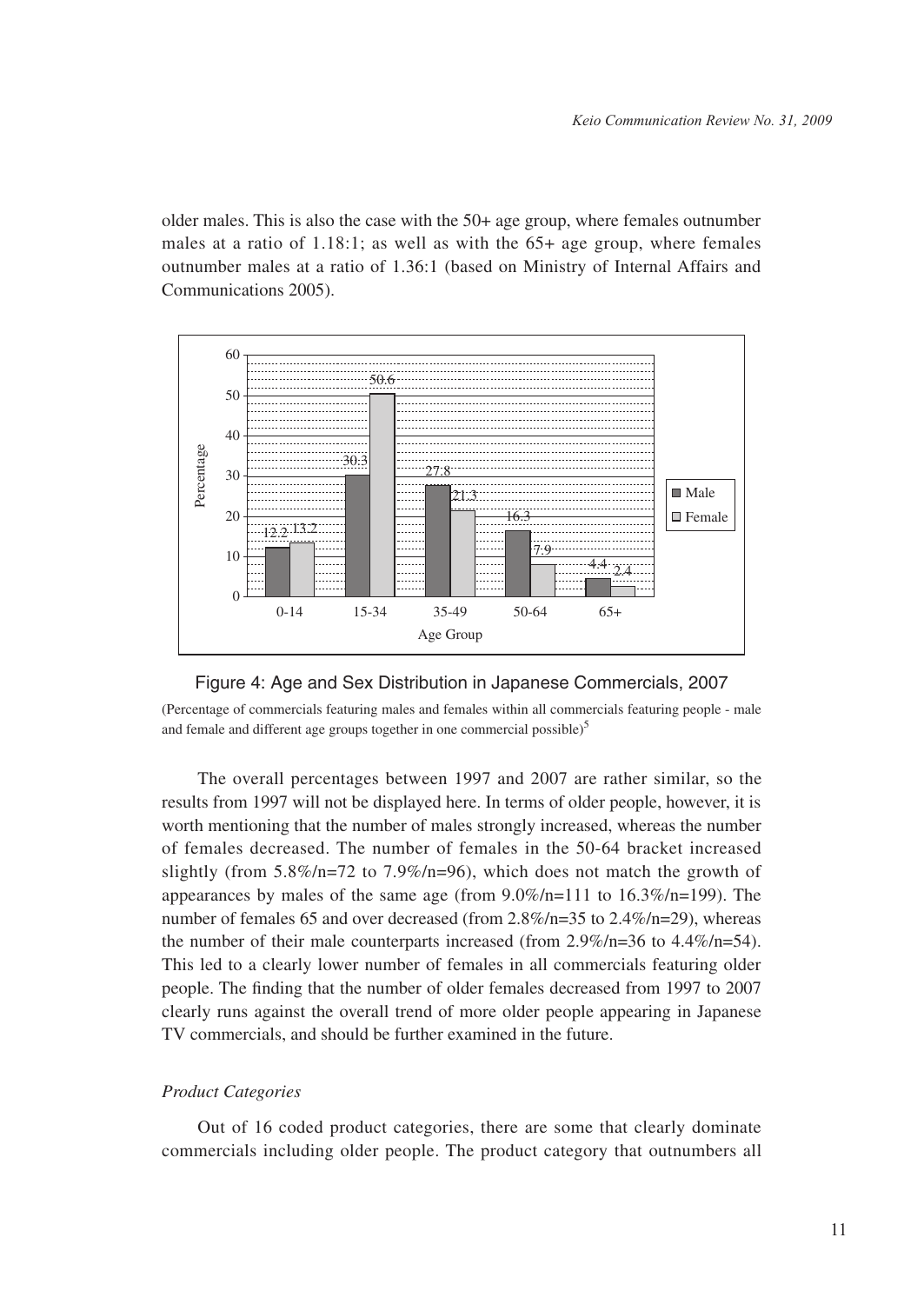others is foods/beverages. Other strong product categories in commercials including older people are services/leisure, cosmetics/toiletries, and distribution/retailing, as shown in Table 2.

| 1997                                      |                                                                                       | 2007                                                 |                                                                         |  |
|-------------------------------------------|---------------------------------------------------------------------------------------|------------------------------------------------------|-------------------------------------------------------------------------|--|
| <b>CMs</b> featuring                      | <b>CMs</b> featuring                                                                  | <b>CMs featuring</b>                                 | <b>CMs featuring</b>                                                    |  |
| 50-64 Age Group                           | 65+ Age Group                                                                         | 50-64 Age Group                                      | 65+ Age Group                                                           |  |
| Foods / Beverages                         | Foods / Beverages                                                                     | Foods / Beverages                                    | Foods / Beverages                                                       |  |
| $(19.5\%; n=33)$                          | $(33.3\%; n=19)$                                                                      | $(25.7\%; n=67)$                                     | $(28.4\%; n=21)$                                                        |  |
| Services / Leisure<br>$(12.4\%; n=21)$    | Distribution /<br>Retailing<br>$(17.5\%; n=10)$                                       | Cosmetics /<br><b>Toiletries</b><br>$(11.1\%; n=29)$ | Distribution /<br>Retailing<br>$(8.1\%; n=6)$                           |  |
| Cosmetics / Toiletries<br>$(9.5\%; n=16)$ | <b>Household Products</b><br>Services / Leisure<br>$(8.8\%; n=5)$<br>$(10.3\%; n=27)$ |                                                      | Apparel / Fashion,<br>Accessories /<br>Personal Items<br>$(8.1\%; n=6)$ |  |
| Others                                    | Others                                                                                | <b>Others</b>                                        | Others                                                                  |  |
| $(58.6\%; n=99)$                          | $(40.4\%; n=23)$                                                                      | $(52.9\%; n=138)$                                    | $(55.4\%; n=41)$                                                        |  |

Table 2: Product Categories in Commercials Featuring Older People

Table 2 tells us only about the percentages of product categories advertised in commercials featuring older people. This is in accordance with previous literature, which has generally coded only commercials *featuring* older people for product categories, and has neglected commercials that do not feature older people. This is a major shortcoming, since it does not tell us whether this percentage is high or low relative to the percentage of product categories advertised in all commercials. For example, the product category foods/beverages is frequently advertised in all commercials: 19.8% of commercials in 1997 and 18.8% of commercials in 2007 advertised foods/beverages.

As a result, it is also important to examine the percentage of older people represented within each product category. For example, in the product category foods/beverages, the percentage was  $11.1\%$  (n=33) for the 50-64 age group and  $6.4\%$  (n=19) for the 65+ age group in 1997; in 2007, it was 24.1% (n=67) for the 50-64 age group and 7.6%  $(n=21)$  for the 65+ age group. An especially high percentage of older people appear in the context of four particular product categories. These are real estate/housing; distribution/retailing; finance/insurance; and apparel/fashion or accessories/personal items, though there are substantial differences between the two years as well as the age groups.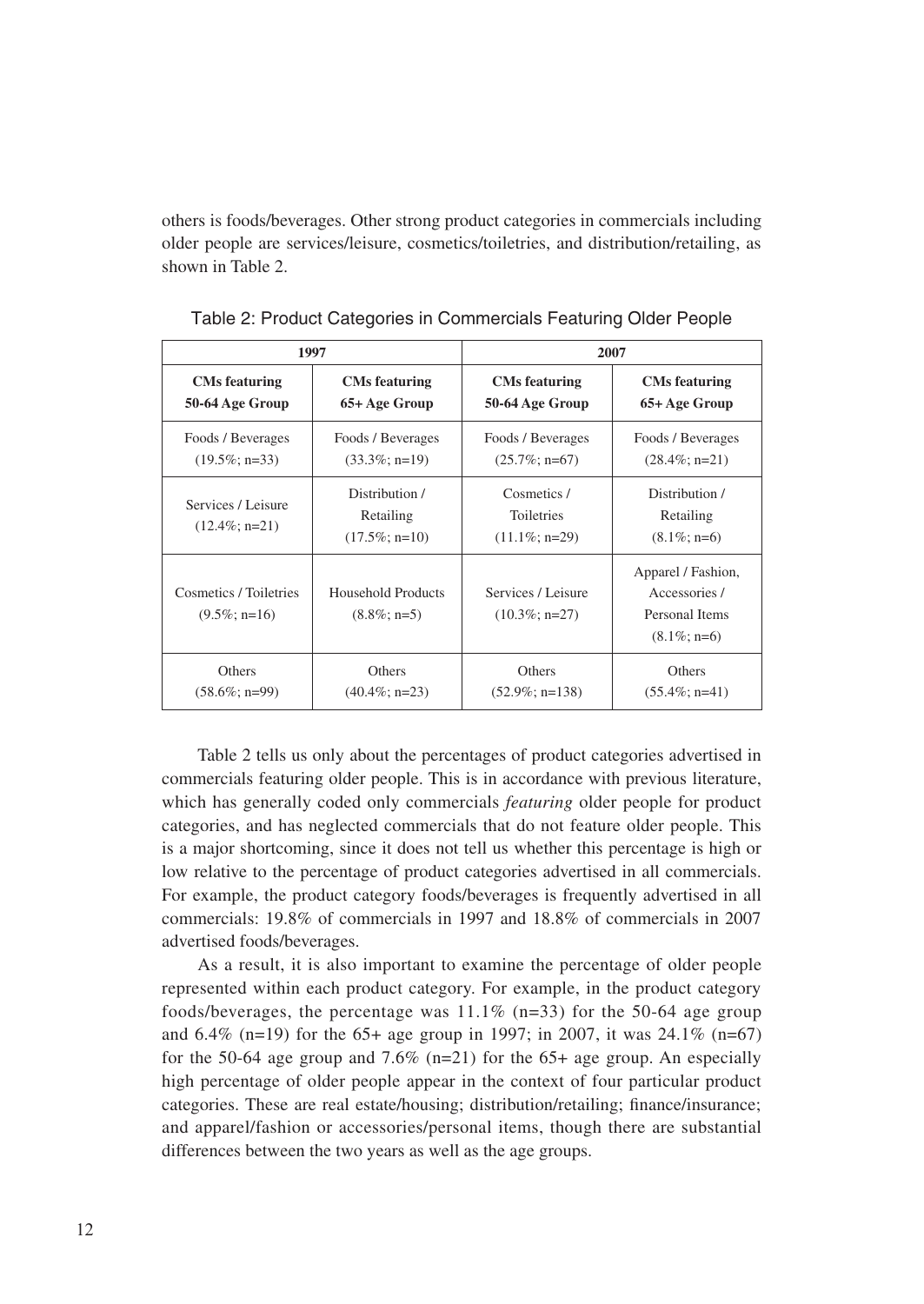| 1997                                                                     |                                                 | 2007                                            |                                                                          |  |
|--------------------------------------------------------------------------|-------------------------------------------------|-------------------------------------------------|--------------------------------------------------------------------------|--|
| <b>CMs</b> featuring<br>50-64 Age Group                                  | <b>CMs</b> featuring<br>65+ Age Group           | <b>CMs</b> featuring<br>50-64 Age Group         | <b>CMs</b> featuring<br>65+ Age Group                                    |  |
| Total<br>$(11.3\%; n=169)$                                               | Total<br>$(3.8\%; n=57)$                        | Total<br>$(17.7\%; n=261)$                      | <b>Total</b><br>$(5.0\%; n=74)$                                          |  |
| Real Estate / Housing<br>$(35.1\%; n=13)$                                | Distribution /<br>Retailing<br>$(13.7\%; n=10)$ | Finance / Insurance<br>$(41.7\%; n=20)$         | Apparel / Fashion,<br>Accessories /<br>Personal Items<br>$(15.8\%; n=6)$ |  |
| Apparel / Fashion,<br>Accessories /<br>Personal Items<br>$(21.2\%; n=7)$ | Real Estate / Housing<br>$(10.8\%; n=4)$        | Distribution /<br>Retailing<br>$(38.8\%; n=26)$ | Materials<br>$(11.1\%; n=1)$                                             |  |
| Finance / Insurance<br>$(19.0\%; n=12)$                                  | Foods / Beverages<br>$(6.4\%; n=19)$            | Real Estate / Housing<br>$(31.3\%; n=15)$       | Precision Instruments /<br>Office Supplies<br>$(9.8\%; n=4)$             |  |

| Table 3: Percentage of Older People Represented within each Product Category |  |  |  |
|------------------------------------------------------------------------------|--|--|--|
|                                                                              |  |  |  |

(The percentage of commercials featuring an older age group for a product category among all commercials for that product category – for comparative reasons the percentages of the commercials featuring the respective age groups within all commercials are also stated)

Table 3 demonstrates that the foods/beverages product category is no longer dominant. For example, the age group 50-64 appeared, on average, in 11.3% of commercials in 1997. This is not so different within the product category foods/ beverages, where the percentage was 11.1%. However, there is a large discrepancy in the real estate/housing product category, where older people appeared on average more than three times as often.

In contrast, commercials for the following product categories use relatively few or no older people: materials, machinery, household products, publications, and automobiles.

## **Discussion**

The overall results of this research are similar to previous research, which found a general underrepresentation of older people, especially older females, and an emphasis on the foods/beverages product category. The new result not found in previous research is the gradual increase of older people featured in advertising.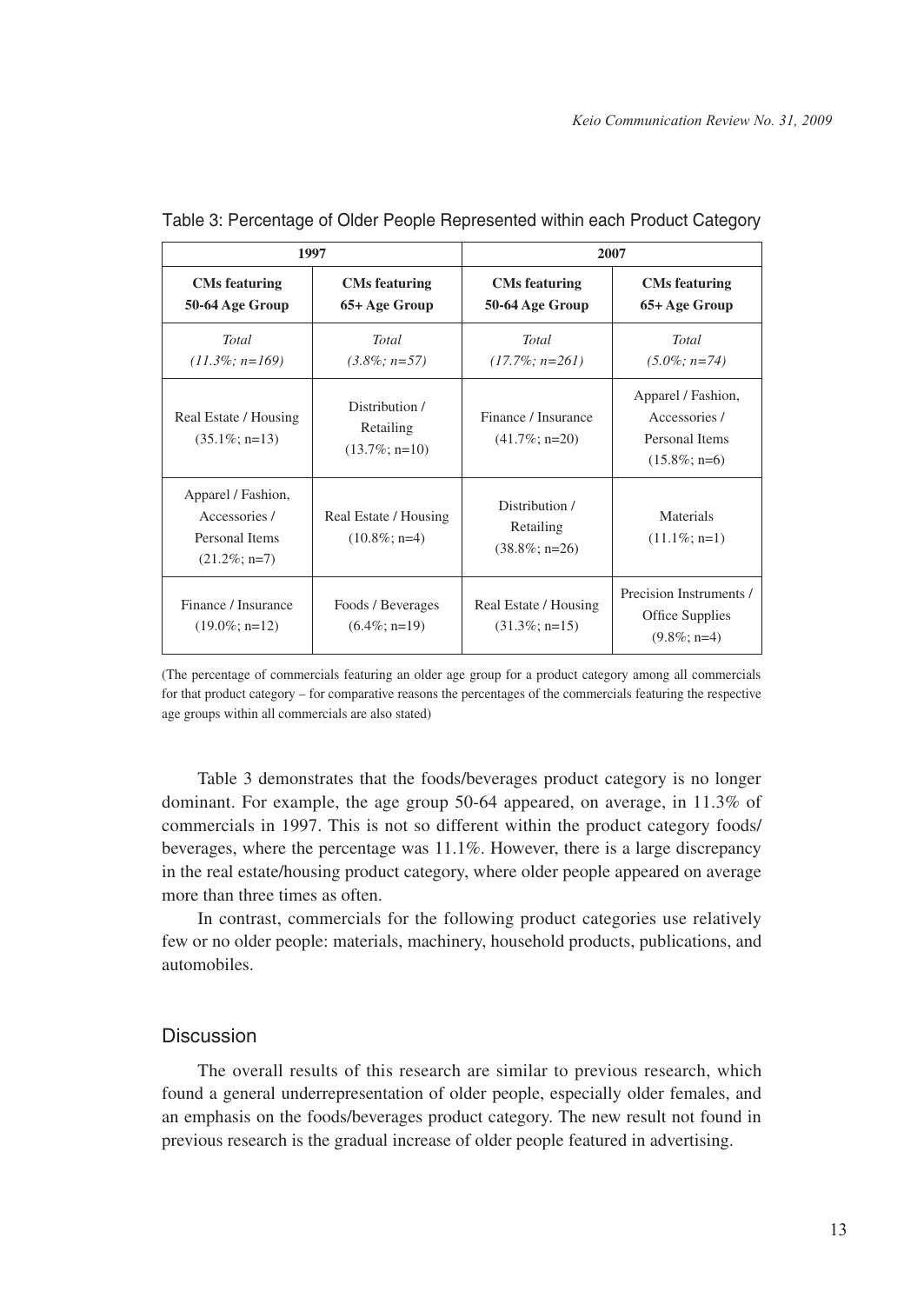Nearly all previous research reports an underrepresentation of older people in television commercials. However, the degree of underrepresentation varies greatly. Francher (1973) found that only 2% of commercials featured older people. Hiemstra et al. (1983) noted that 3.1% of people in ads appeared to be older than 60, though this age group comprised 15.7 percent of the US population at the time. Roy & Harwood (1997) reported 6.9% of the characters in commercials to be over 60, whereas the elderly were at the time 16.4% of the population. Lee, Carpenter & Meyers (2007) found that 15% of commercials included people older than 55, whereas the actual percentage of this age group in the region where the commercials were recorded was 18%. According to Prieler (2008) older people are clearly underrepresented in Japanese commercials. He noted that 13.6% of commercials featured people over 60, though this age group accounted for 24.4% of the Japanese population. While Yamanaka (2000) also showed an underrepresentation of the 65+ age group in his research, there was, interestingly, a clear overrepresentation of models between 50-64 years (38.8%), an age group that comprised 20.2% of the population. Lee, Kim & Han (2006) also found an underrepresentation in Korean ads, where 8.0% of ads featured people over 60, an age group that accounted for 12% of the Korean population. In contrast, they reported that 15.4% of US ads include at least one person over 60, which is nearly the same as the percentage within the population (which they cite as 16%). Similarly, Simcock & Sudbury (2006) showed that  $31\%$  of the commercials they recorded in Britain included older people, a figure close to the actual demographic situation. However, they also emphasize that this was true for only a few product categories; in most product categories older people are clearly underrepresented.

At first glance, the underrepresentation of older people in a country traditionally regarded as having respect for the elderly seems like a contradiction. However, even if Japanese society still holds special respect for the elderly, this may have no connection with the number of older people appearing in Japanese commercials. Respect for the elderly is not the same thing as regarding older people as ideals of beauty (and commercials are a world of "beautiful" people). Nevertheless, it could create a more positive representation of older people. Indeed, the supposed respect for the elderly in Japanese society is actually a highly disputed issue. Formanek (2008) shows that while there are traditional concepts of respect for the elderly, there is also a history of negative views of old age in Japan (331-333). In modern Japan, several surveys have revealed very negative views of older people, where Japanese agreed with prejudiced statements about older people to a much higher degree than did British or Americans (cf. Formanek 2008: 340).

Another reason for the underrepresentation of older people in advertising might be that older people identify with people who are actually 5 to 10 years younger than themselves (Stephens 1991; Yamasaki 2005). This leads to a use of younger models in advertising, even when targeting older people. Additionally,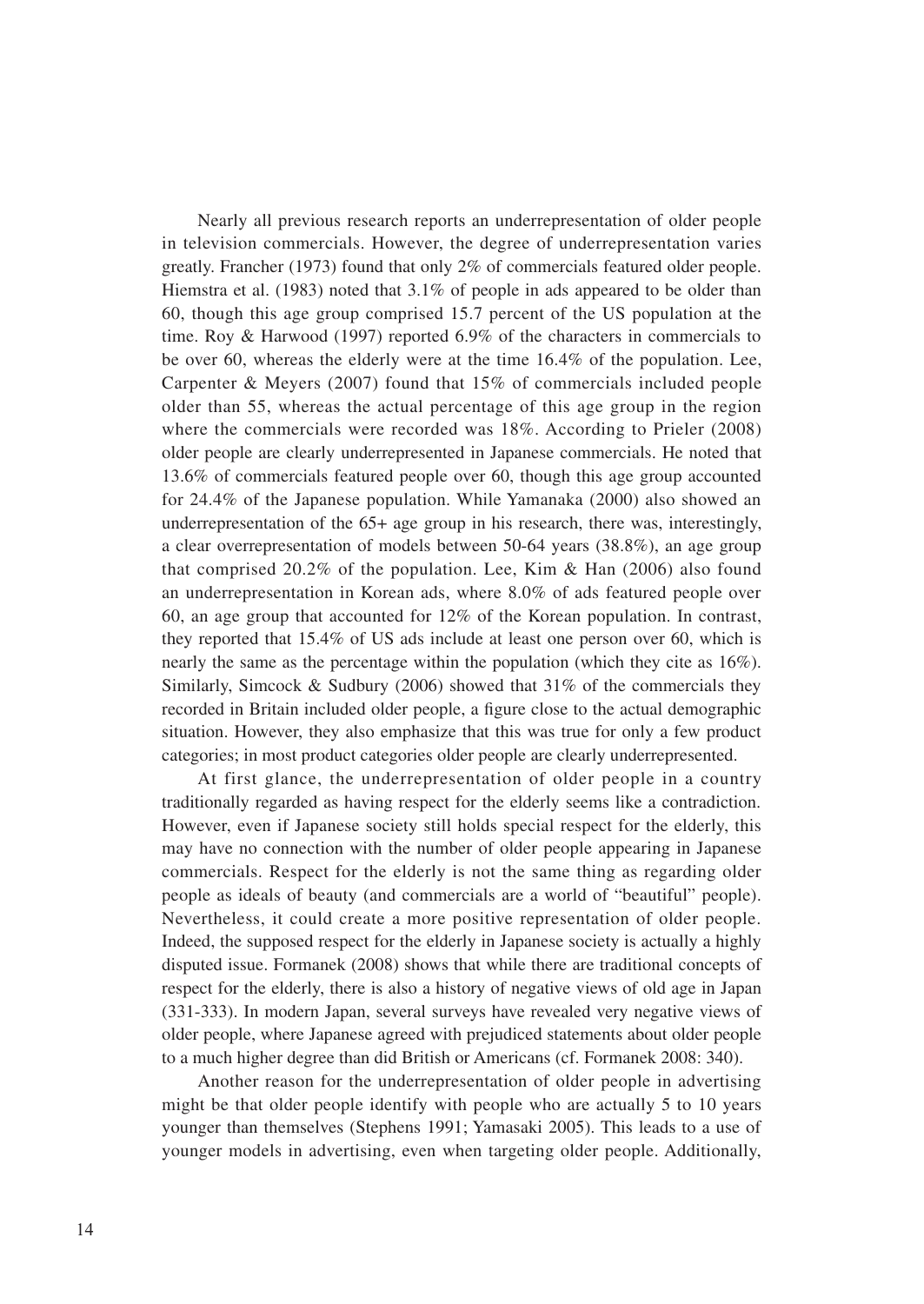some research shows that advertising agencies commonly believe that older models alienate younger consumers (Greco 1989; Szmigin & Carrigan 2000).

Although older people are still underrepresented, the number of older people clearly increased from 1997 to 2007. One reason for the increase of older people in Japanese television advertising might be the growing interest of companies and advertising agencies in the 50+ age group, which includes the baby boomers. It seems no coincidence that it is precisely this age group that strongly increased from 1997 to 2007. Using older people in advertising is only one way to target older consumers, and our interviews with several Japanese advertising agencies confirmed that this was just one method they adopted, among others.

As in the previous literature, we too found an underrepresentation of older females. This underrepresentation has remained consistent in the US, starting with Hiemstra et al. (1983), who reported a male vs. female ratio of 65.9% to 34.1%. Later papers found similar results. In Canada, older males outnumbered older females by as much as 2:1 (Moore & Cadeau 1985). In Korea, males outnumbered females almost 3:1. Findings in Japan were similar, where the number of older males was double that of older females (Yamanaka 2000). There was only one paper that mentioned more older females than males in TV commercials (Swayne & Greco 1987). According to Swayne & Greco, there were 57 females and 43 males in their sample. Their finding is an exception, though, and in general the fact that older males outnumber older females in television commercials seems to be a global phenomenon (Furnham & Mak 1999).

So, how do we read the underrepresentation of older females in Japanese television commercials? Western researchers usually refer to a type of sexism that celebrates younger females and ignores older ones (Lee, Carpenter, & Meyers 2007: 28). Roy & Harwood (1997) claim that "societal sexism extends, indeed perhaps intensifies, through the lifespan" (5). While aging enhances a man, it destroys a woman, or so the idea goes (cf. Simcock & Sudbury 2006: 100). This interpretation seems highly probable in the Japanese context as well; indeed Yamanaka (2000) notes the preference in commercials for young and beautiful women. Arima (2003) also found that most females in Japanese commercials were young.

There might also be other reasons for the low usage of older females in commercials, but these are still only assumptions and must be further analyzed. While one cultural stereotype is that Japanese women manage the household expenses, another suggests that the main decision makers, especially for bigger and more expensive products, are usually men. Another possible factor is that the advertising agencies and media who produce and broadcast the commercials are still dominated by men, who might favour younger female models. One might add that even magazines for women encourage an ideal of beauty that is very much connected with youth (Clammer 1995).

Product categories were examined by most studies, which produced some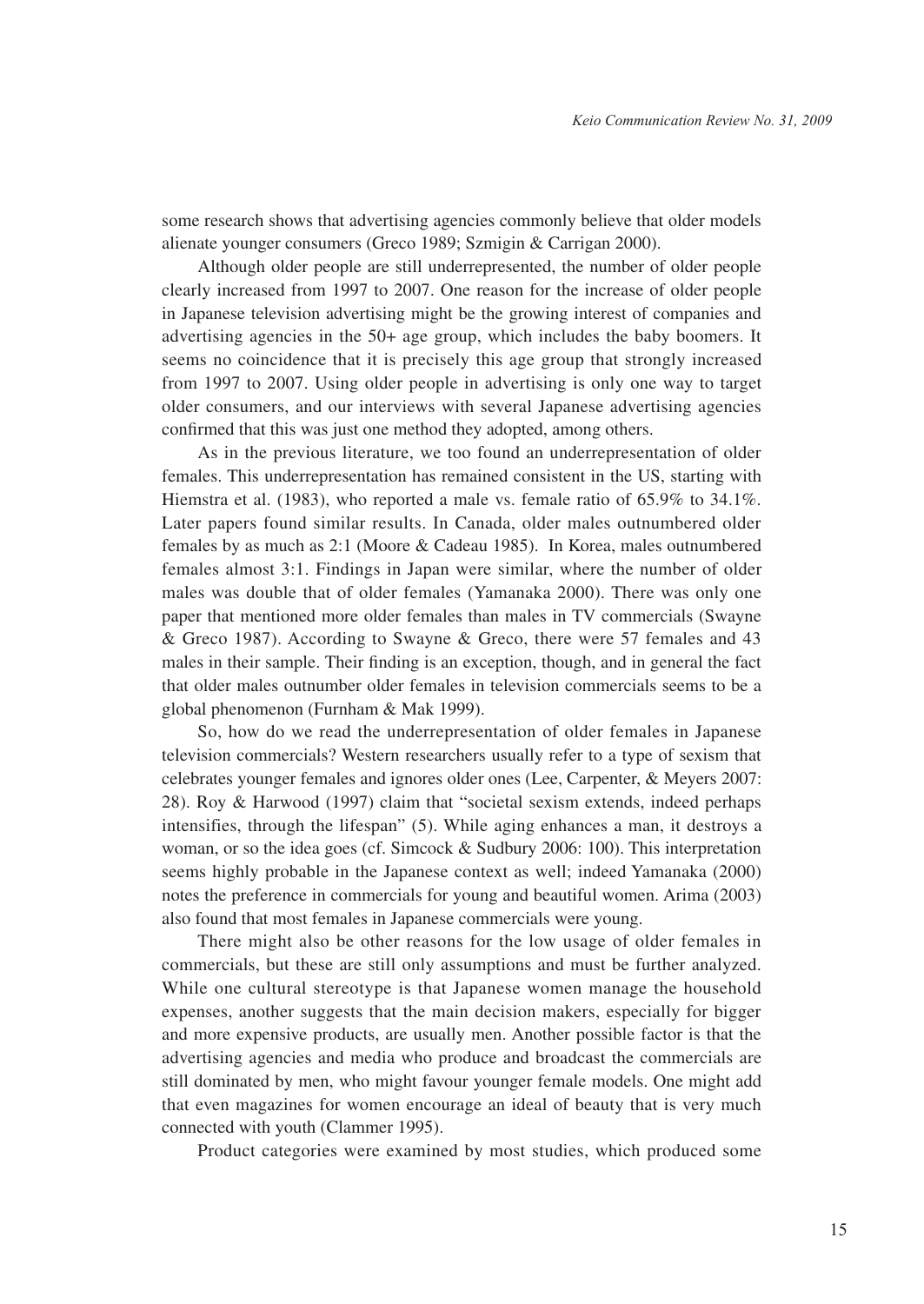shared findings. In commercials including older people, the following product categories were reported to be especially dominant: Foods/Beverages dominated in most studies (Hiemstra et al. 1983; Swayne & Greco 1987; Atkins & Jenkins 1990/1991; Yamanaka 2000; Zimmerman 2001; Lee, Kim, & Han 2006; Simcock & Sudbury 2006; Lee, Carpenter, & Meyers 2007; Prieler 2008). Other strong categories were financial/insurance (Roy & Harwood 1997; Zimmerman 2001; Lee, Kim, & Han 2006; Simcock & Sudbury 2006; Prieler 2008) and health products (Hiemstra et al. 1983; Atkins & Jenkins 1990/1991; Yamanaka 2000; Zimmerman 2001; Lee, Carpenter, & Meyers 2007; Prieler 2008). Some researchers also identified product categories that made a poor showing in commercials featuring older people. These categories included automobiles (Hiemstra et al. 1983; Roy & Harwood 1997; Lee, Kim, & Han 2006; Simcock & Sudbury 2006), personal products and cosmetics (Hiemstra et al. 1983; Lee, Kim, & Han 2006; Simcock & Sudbury 2006), games/toys (Hiemstra et al. 1983; Lee, Carpenter, & Meyers 2007), and travel (Hiemstra et al. 1983; Roy & Harwood 1997; Lee, Carpenter, & Meyers 2007).

In this study the product category foods/beverages was also very strong. There are several reasons for the importance of the product category foods/beverages within commercials including older people. First of all, this was by far the most dominant product category among all commercials, not only for commercials featuring older people. Therefore, this result does not tell us much about the overall importance of older people in such commercials. As already pointed out, there are commercials for other product categories that boast a higher percentage of older people. The high number of older people in commercials for foods and beverages might also be connected with the appearance of multiple age groups. As Prieler (2008) notes, the appearance of multiple generations is especially common with food products, since the producers want to emphasize that every generation will enjoy their product. The consumption of food is unquestionably a social context where several generations frequently come together.

#### Conclusion

This article has confirmed results from previous research, such as the underrepresentation of older people; an even more pronounced underrepresentation of older females; and that the product category foods and beverages dominates within ads featuring older people. On the other hand, this article has also contributed new results. Our project is the first English language study on Japan and is much broader in scope than Yamanaka's study (Yamanaka 2000, in Japanese). Moreover, our research is also the first study worldwide that compares two time periods, i.e. 1997 and 2007. This has led to new and interesting results, such as our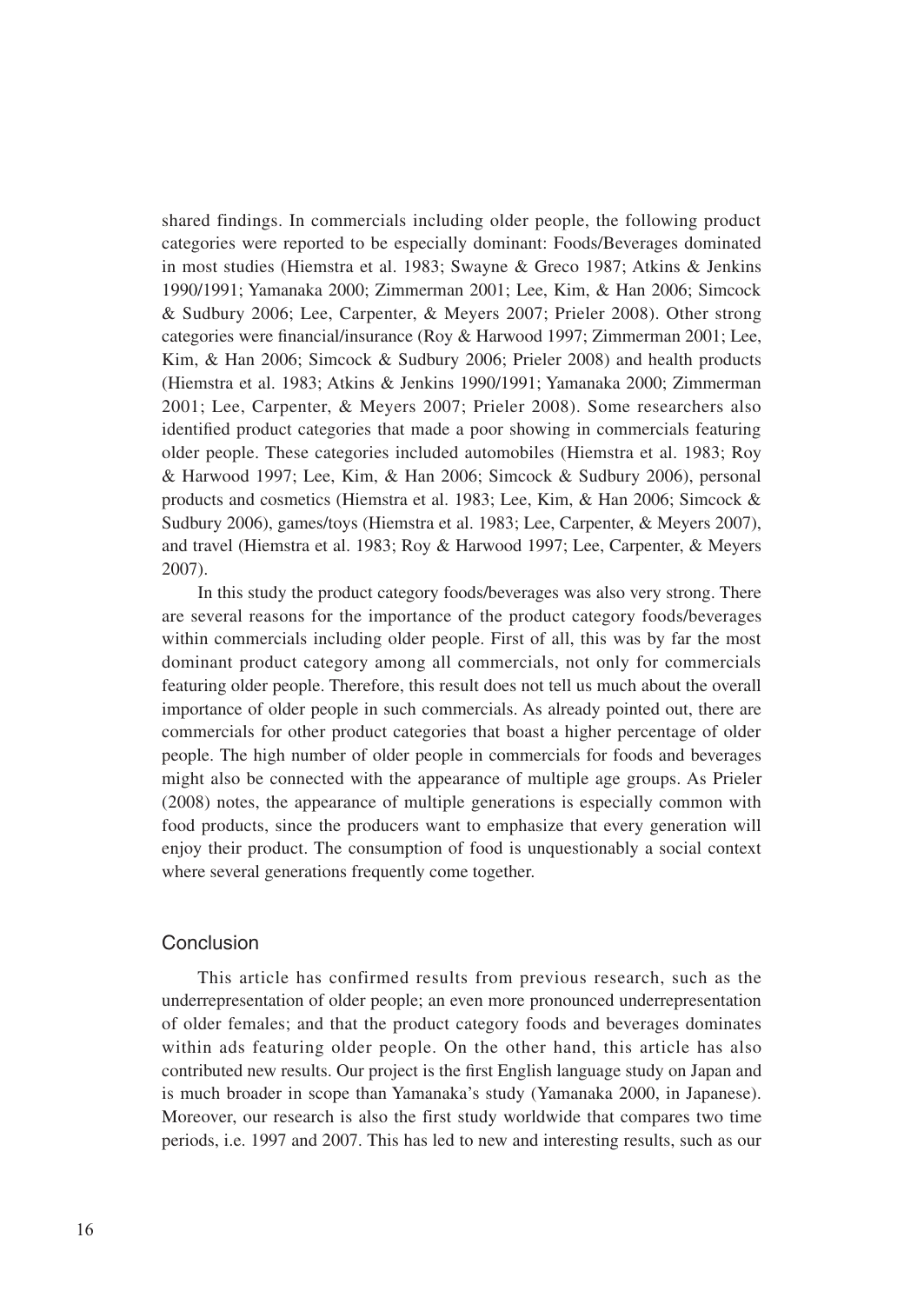observation that the number of older people in TV commercials increased over the decade between 1997 and 2007.

There have been substantial changes during the last ten years, especially in terms of the number of older people featured. However, there have also been several areas that have remained unchanged. This includes the underrepresentation of older people in general, especially those older than 65. This underrepresentation even becomes more glaring when one realizes that younger people are clearly overrepresented in Japanese television advertising. Additionally, the underrepresentation of older women has not only remained unchanged, but has become even more pronounced.

Japanese advertising agencies seem to have understood that older people have become an important market segment and have adapted to the situation. Nevertheless, there are still areas for improvement, for example a more realistic representation of older women. This is not just a simple issue of numbers, but – as indicated in the introduction – a distorted representation of older people that might have effects on society's perception of them.

As with any project, this research also has certain limitations. First of all, the general limitations of content analysis apply. In addition, we have analyzed television advertising to the exclusion of other media. Finally, the two coders were significantly younger than the models investigated, which could have led to slightly different results, although the research team did consist of members ranging from 30 to 60 years. Some limitations will be resolved in the next research steps. We are currently undertaking a second content analysis on the representation of older people, using only those commercials including older people. This method offers the opportunity for more detailed codes and deeper investigation. After this coding step, a qualitative analysis of the data will help provide additional insights. Mixing quantitative and qualitative methods and triangulating our results with data from archives and interviews with advertising agencies will allow us to dig deeper and better understand the underlying mechanisms and preconceptions that govern the representation of older people in Japanese television advertising.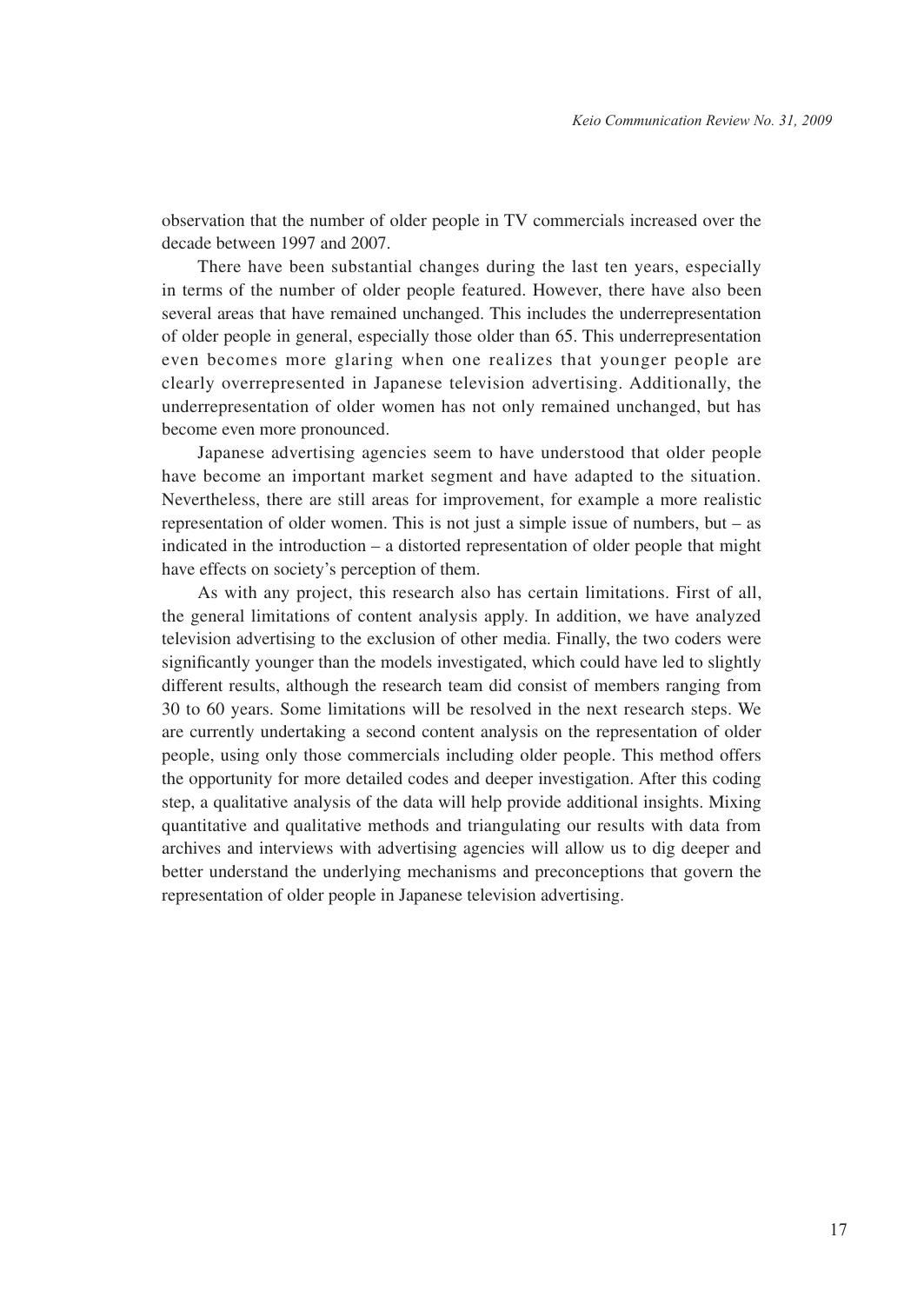## **NOTES**

- 1. This content analysis on the representation of older people in Japanese television advertising is part of a larger research project. We would like to thank the Yoshida Hideo Memorial Foundation for supporting this project.
- 2. For this project, we define "older" consumers/people as 50 years and above  $(50+)$ .
- 3. We would like to thank Yoh Murayama for helping with the coding of the commercials.
- 4. The male/female ratio does not include infants, since their sex could not always be determined.
- 5. See note 4.

## **REFERENCES**

- ARIMA Akie (2003). "Gender Stereotypes in Japanese Television Advertisements". *Sex Roles*, 49(1/2): 81-90.
- ATKINS T. Virginia, JENKINS Martha C., & PERKINS Mishelle H. (1990/91). "Portrayals of Persons in Television Commercials Age 50 and Older". *Psychology, A Journal of Human Behavior*, 27(4)/28(1): 30-37.
- CABINET OFFICE (2004). *Ko - reisha no nichijo - seikatsu ni kan suru ishiki cho - sa kekka* [Opinion Poll Results on the Daily Life of Older People]. http://www8.cao.go.jp/kourei/ishiki/h16\_nitizyou/index.html
- CLAMMER John (1995). "Consuming Bodies: Constructing and Representing the Female Body in Contemporary Japanese Print Media". In SKOV Lise & MOERAN Brian (eds.), *Women, Media and Consumption in Japan*. Honolulu: University of Hawai'i Press. 197-219.
- COULMAS Florian (2007). *Population Decline and Ageing in Japan The Social Consequences*. London: Routledge.
- DAVIS Brad & CARSON Auleen (1998). "A Content Analysis of 25 Years of Canadian Award Winning Television Commercials". *Proceedings of the Australian-New Zealand Marketing Academy Conference*, Dunedin, New Zealand, 30 November-2 December: 525-537.
- DYER Gillian (1982). *Advertising as Communication*. London: Routledge.
- FORMANEK Susanne (2008). "Traditional Concepts and Images of Old Age in Japan". In COULMAS Florian, CONRAD Harald, SCHAD-SEIFERT Annette, & VOGT Gabriele (eds.), *The Demographic Challenge: A Handbook about Japan*. Leiden: Brill. 323-343.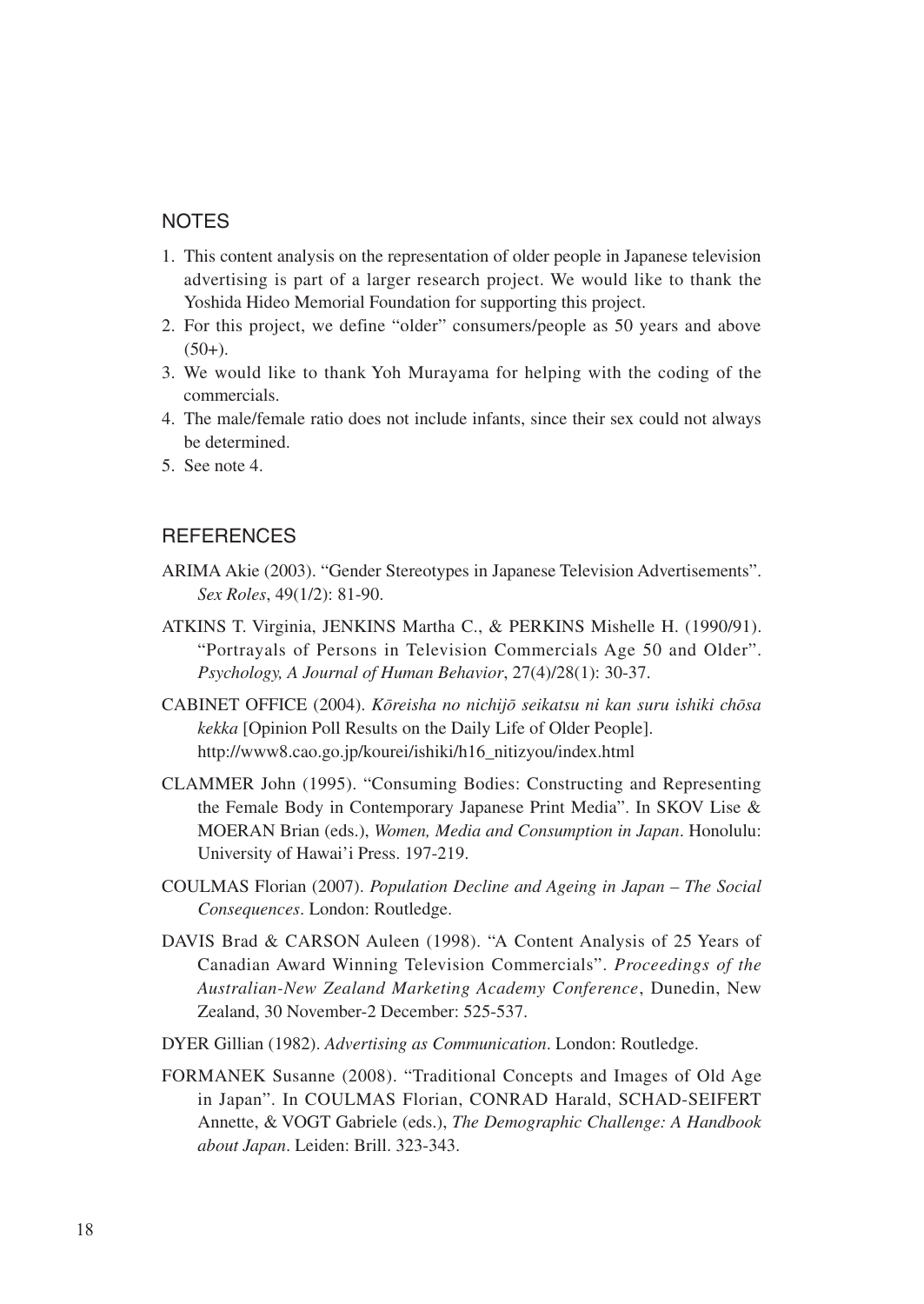- FRANCHER J. Scott & JAY John (1973). "'It's the Pepsi Generation …': Accelerated Aging and the Television Commercial". *International Journal of Aging and Human Development*, 4(3): 245-255.
- FURNHAM Adrian & MAK Twiggy (1999). "Sex-Role Stereotyping in Television Commercials: A Review and Comparison of Fourteen Studies Done on Five Continents over 25 Years". *Sex Roles*, 41(5/6): 413-437.
- GERBNER George, GROSS Larry, MORGAN Michael, & SIGNORIELLI Nancy (1986). "Living with Television: The Dynamics of the Cultivation Process". In BRYANT Jennings & ZILLMANN Dolf (eds.), *Perspectives on Media Effects*. Hillsdale, NJ: Lawrence Erlbaum. 17-40.
- GERBNER George, GROSS Larry, SIGNORIELLI Nancy, & MORGAN Michael (1980). "Aging with Television: Images on Television Drama and Conceptions of Social Reality". *Journal of Communication*, 30(1): 37-47.
- GRECO Alan J. (1989). "Representation of the Elderly in Advertising: Crisis or Inconsequence?" *The Journal of Consumer Marketing*, 6(1): 37-44.
- HARRIS Adella J. & FEINBERG Jonathan F. (1977). "Television and Aging: Is What You See What You Get?" *The Gerontologist*, 17: 464-468.
- HARWOOD Jake (1999). "Age Identity and Television Viewing Preferences". *Communication Reports*, 12(2): 85-90.
- HIEMSTRA Roger, GOODMAN Maureen, MIDDLEMISS Mary Ann, VOSKO Richard, & ZIEGLER Nancy (1983). "How Older Persons are Portrayed in Television Advertising: Implications for Educators". *Educational Gerontology*, 9(2/3): 111-122.
- KOHLBACHER Florian & HERSTATT Cornelius (eds.) (2008). *The Silver Market Phenomenon: Business Opportunities in an Era of Demographic Change*. Heidelberg: Springer.
- KRIPPENDORFF Klaus (2004). *Content Analysis: An Introduction to Its Methodology* (2nd ed.). Thousand Oaks, CA: Sage.
- LANGMEYER Lynn (1993). "Advertising Images of Mature Adults: An Update". *Journal of Current Issues and Research in Advertising*, 15(2): 81-91.
- LEE Byoungkwan, KIM Bong-Chul, & HAN Sangpil (2006). "The Portrayal of Older People in Television Advertisements: A Cross-cultural Content Analysis of the United States and South Korea". *International Journal of Aging and Human Development*, 64(4): 279-297.
- LEE Monica M., CARPENTER Brian, & MEYERS Lawrence S. (2007). "Representations of Older Adults in Television Advertisements". *Journal of*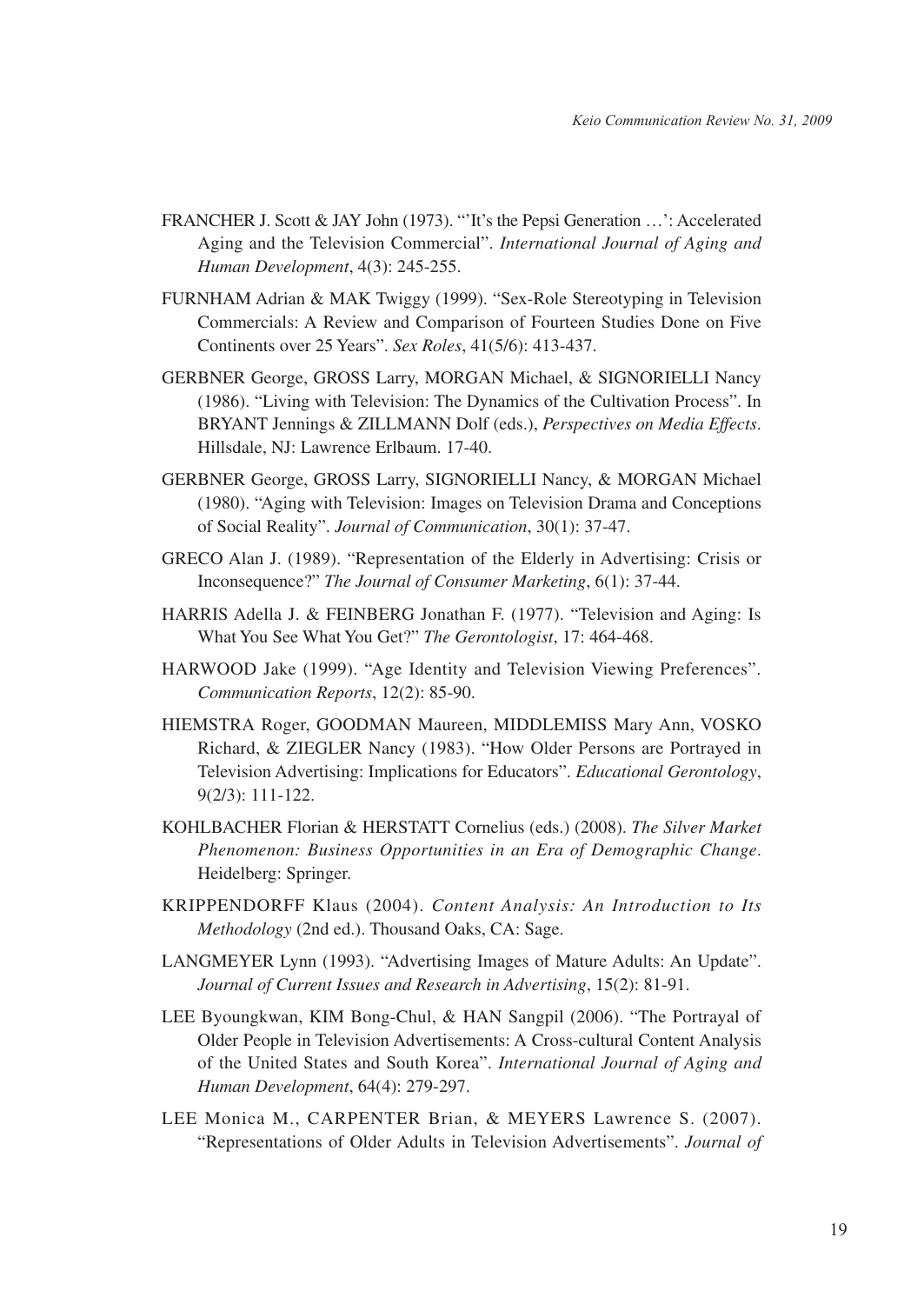*Aging Studies*, 21: 23-30.

- MARES Marie-Louise & CANTOR Joanne (1992). "Elderly Viewers' Responses to Televised Portrayals of Old Age: Empathy and Mood Management versus Social Comparison". *Communication Research*, 1(4): 459-478.
- MILLER Darryl W., LEYELL Teresita S., & MAZACHEK Juliann (2004). "Stereotypes of the Elderly in U.S. Television Commercials from the 1950s to the 1990s". *International Journal of Aging and Human Development*, 58(4): 315-340.
- Ministry of Internal Affairs and Communications (1995). *Census* 1995. http://www.stat.go.jp/english/data/kokusei/1995/1513.htm
- Ministry of Internal Affairs and Communications (2005). *Census* 2005. http://www.e-stat.go.jp/SG1/estat/ListE.do?bid=000001005118&cycode=0
- Ministry of Internal Affairs and Communications (2007). *Family Income and Expenditure Survey*. http://www.stat.go.jp/english/data/sousetai/9.htm
- MOORE Timothy E. & CADEAU Leslie (1985). "The Representation of Women, the Elderly and Minorities in Canadian Television Commercials". *Canadian Journal of Behavioural Science*, 17(3): 215-225.
- NEUENDORF Kimberly (2002). *The Content Analysis Guidebook*. Thousand Oaks, CA: Sage.
- NIKKEI KO KOKU KENKYU JO (2007). *Ko - koku Hakusho* [Advertising White Paper 2007]. Tokyo: Nihon Keizai Shimbunsha.
- PASSUTH Patricia M. & COOK Fay Lomax (1985). "Effects of Television Viewing on Knowledge and Attitudes about Older Adults: A Critical Reexamination". *The Gerontologist*, 25(1): 69-77.
- PETERSON Robin T. & ROSS Douglas T. (1997). "A Content Analysis of the Portrayal of Mature Individuals in Television Commercials". *Journal of Business Ethics*, 16(4): 425-433.
- PRIELER Michael (2008). "Silver Advertising: Elderly People in Japanese TV Ads". In KOHLBACHER Florian & HERSTATT Cornelius (eds.), *The Silver Market Phenomenon: Business Opportunities in an Era of Demographic Change*. Heidelberg: Springer. 269-277.
- ROBINSON Thomas E. II (1998). *Portraying Older People in Advertising: Magazine, Television, and Newspaper*. New York: Garland.
- ROY Abhik & HARWOOD Jake (1997). "Underrepresented, Positively Portrayed: Older Adults in Television Commercials". *Journal of Applied Communication Research*, 25(1): 39-56.